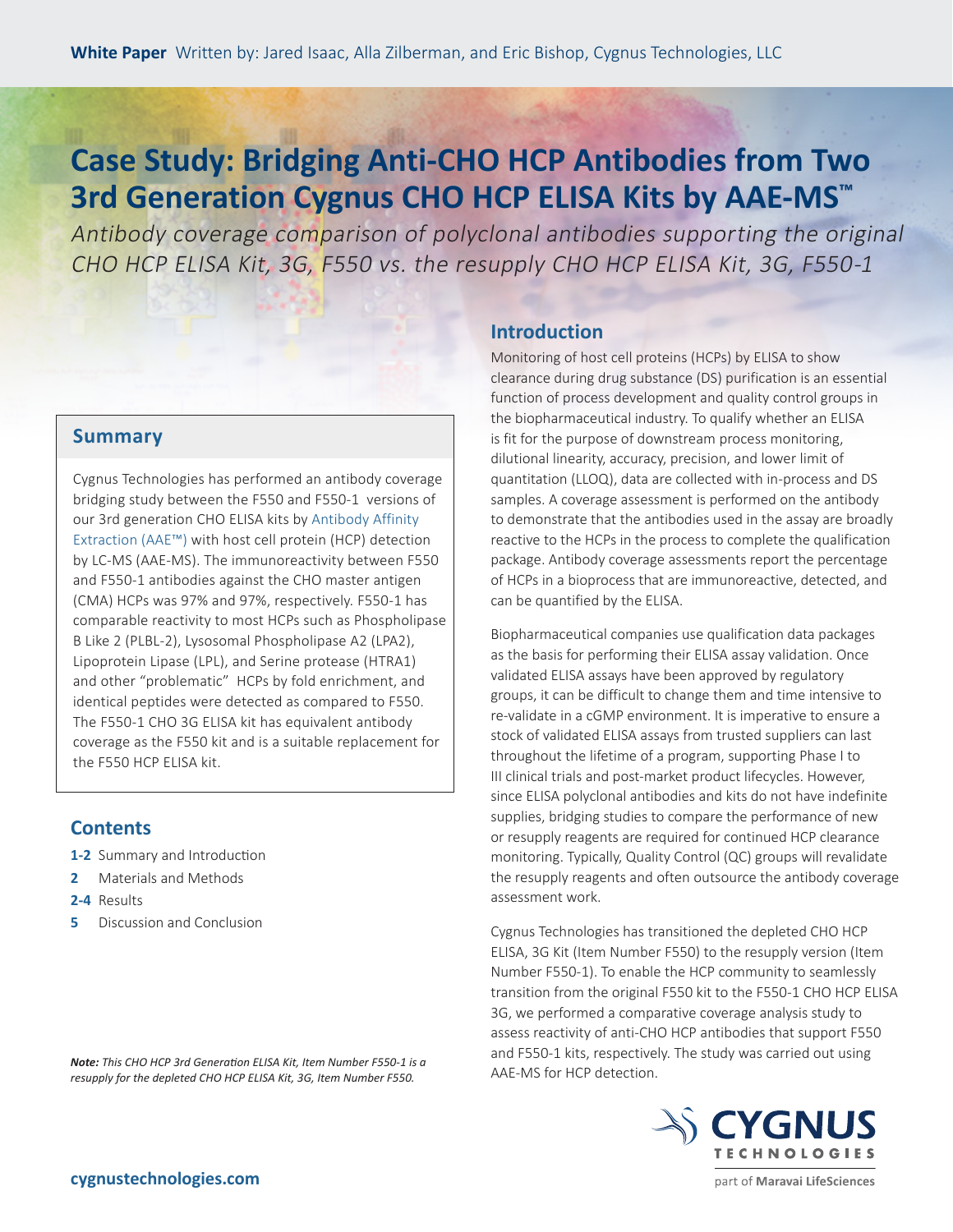Cygnus Technologies applied years of experience with CHO HCP analysis to curate a proprietary database of CHO HCPs. The documented CHO HCPs include PLBL2, LPA2, LPL, HTRA1, monocyte chemoattractant protein 1, serpin B6, plasminogen activator, TGF beta 1, and other proteins. The subset of HCPs that are enzymes (proteases, proteinases, peptidases, phospholipases), cytokines, and growth factors) can be especially problematic.

## **Materials and Methods**

#### **Sample Preparation**

The CMA was filtered with a 0.2 µm filter prior to AAE.

#### **Quantification of HCPs**

Total protein levels were quantified for pre- and post-AAE samples using an extinction coefficient of 1 for UV absorbance at 280 nm, the Bradford method at 595 nm, and the BCA method (Thermo Fisher Scientific) at 562 nm. All absorbances were acquired using a SpectraMax M3 Multi-Mode Microplate Reader (Molecular Devices).

#### **AAE**

The CHO 3G polyclonal antibody from each of the F550 and F550-1 ELISA Kits (Cygnus Technologies) was covalently immobilized on a separate chromatography support (referred to as the F550 AAE column and the F550-1 AAE column, respectively). The columns were conditioned to prevent significant leaching of the antibody and to minimize non-specific binding. The HCP-containing sample was passed over the column using an ÄKTA 25L fast protein liquid chromatography (FPLC) system (GE Healthcare) for binding HCPs and collecting elution fractions. All HCP elution fractions were neutralized, pooled, buffer exchanged, and concentrated.

#### **LC-MS**

The pre- and post-AAE proteins were precipitated in greater than nine volumes of methanol overnight at -20°C. The precipitated proteins were dissolved in 8M urea, reduced, alkylated, digested with trypsin, desalted, and concentrated.

#### **Database Setup**

Cygnus Technologies' proprietary curated CHO HCP proteomic database containing UniProt CHO K1 and S secretomes with isoelectric point (pI) and molecular weight (MW) data as well as information about common contaminants such as BSA, keratins, LysC, and Trypsin was used to identify proteins.

#### **LC-MS Method Development**

Peptides from digested proteins were injected directly with a reversed phase C18 column using a Vanquish Horizon UHPLC into an Orbitrap Eclipse Tribrid MS (Thermo Scientific) with a factory established limit of detection (LOD) of 0.5-5 ppm. Data were acquired with a 60-minute gradient in data dependent acquisition (DDA) mode with survey spectrum (m/z range 350-1700) followed by MS/MS (m/z range 375-2000) of the most intense multiply charged ions using collision induced dissociation. Peptide data acquired with the LC-MS method were used for HCP identification.

#### **HCP Identification by LC-MS**

The pre-AAE and post-AAE samples were acquired with the LC-MS method independently in triplicate and in a randomized sequence. Blank washing runs were implemented in between sample injections to minimize sample carryover. HCPs were identified by two peptides per protein from triplicate runs and data were compared to the Cygnus Technologies' proprietary curated CHO HCP database using Proteome Discoverer software (Thermo Fisher Scientific) with the following settings: Orbitrap Resolution: 240,000; Modifications: Oxidation, Deamidation, and Acetylation; Max. Number of Missed Trypsin Cleavages: 2; Precursor Mass Tolerance: 10 ppm; Fragment Mass Tolerance: 0.6 Da; Number of High Confidence Peptides: 2; and a False Discovery Rate Confidence Threshold: 0.01. Data of identified HCPs were exported from Proteome Discoverer into a Microsoft Excel spreadsheet and analyzed.

#### **Virtual 2D Gel Graphs**

A Virtual 2D Gel Graph was generated from MS data. Green spots represent proteins found in both the Pre- and Post-AAE samples. Red spots represent proteins found only in the Pre-AAE sample. Black spots represent proteins found only in the Post-AAE sample.

#### **Polyclonal ELISA Antibody Coverage Calculation**

Polyclonal ELISA antibody coverage is represented by a range between the lower and upper coverage boundary calculations. The lower coverage boundary is calculated by using the lower coverage boundary equation (Post-AAE proteins/Unique proteins) which includes the calculation for the number of Unique proteins ((Pre- + Post-AAE proteins)—Matching proteins). The upper coverage boundary is calculated by the upper coverage boundary equation (Post-AAE spots ÷ Pre-AAE spots).

## **Results**

AAE-MS was performed on the F550 CMA using separate F550 and F550-1 AAE columns. LC-MS detected 1,673 CHO HCPs in CMA; 1,649 matching CHO HCPs were detected in the F550 AAE column eluate and 1,639 CHO HCPs were detected in the F550-1 AAE column eluate **(Table 1)**. The antibody coverage of anti-CHO HCP antibodies from F550 and F550-1 were 97% and 97%, respectively **(Figures 1 and 2)**. The similarity between the immunoreactive CHO HCPs found between anti-CHO HCP antibodies from F550 and F550-1 kits was 96% **(Figure 3)**.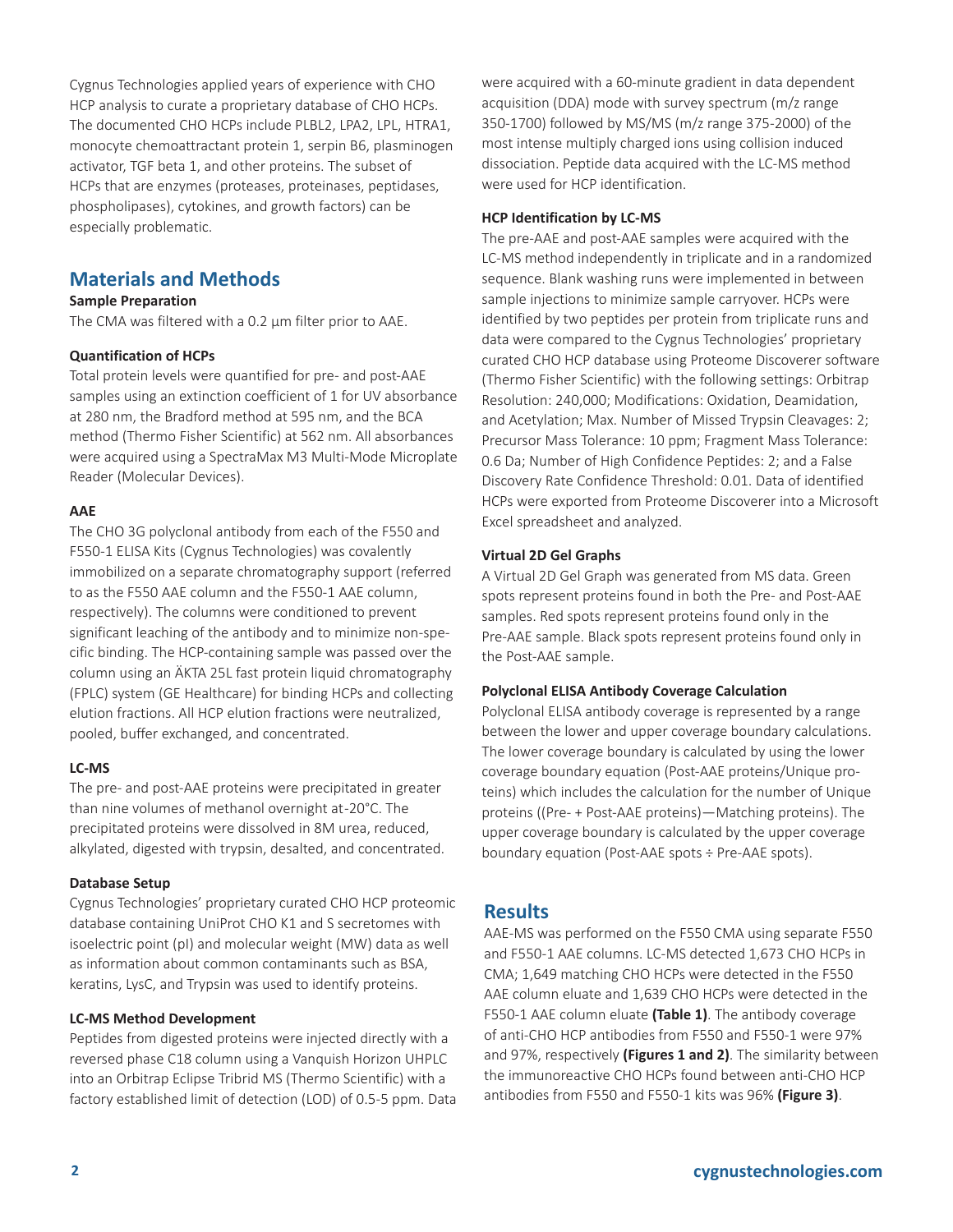*Table 1. Percent Antibody Coverage and CHO HCP Numbers of F550 CHO Master Antigen (CMA) and F550 and F550-1 CHO 3G antibodies.* 

| <b>Sample</b> |      | AAE (number of protein IDs) |                            |                     |          | % Antibody Coverage |                   |
|---------------|------|-----------------------------|----------------------------|---------------------|----------|---------------------|-------------------|
| <b>Name</b>   | AAE  | <b>Total</b>                | Unique to<br>each fraction | <b>Total Unique</b> | Matching | Lower<br>Boundary   | Upper<br>Boundary |
|               | Pre  | 1673                        | 44                         | 1693                | 1629     | 97%                 | 99%               |
| <b>F550</b>   | Post | 1649                        | 20                         |                     |          |                     |                   |
| F550-1        | Pre  | 1673                        | 55                         | 1694                |          |                     | 98%               |
|               | Post | 1639                        | 21                         |                     | 1618     | 97%                 |                   |



*Figure 1. F550 CHO 3G ELISA antibodies have 97% antibody coverage of CMA (Pre-AAE Sample).* 

| <b>AAE</b>    |           |      |                        |  |
|---------------|-----------|------|------------------------|--|
| <b>Sample</b> | Pre (CMA) | Post | % Antibody<br>Coverage |  |
| No. of HCPs   | 1694      | 1649 | 97%                    |  |

Figure 1. A Virtual 2D Gel Graph was generated from MS data. Green spots represent proteins found in both the Pre- and Post-AAE samples. Red spots represent proteins found only in the Pre-AAE sample. Black spots represent proteins found only in the Post-AAE sample.





*Figure 2. F550-1 CHO 3G ELISA antibodies have 97% antibody coverage of CMA (Pre-AAE Sample).* 

| <b>AAE</b>  |           |      |                        |  |
|-------------|-----------|------|------------------------|--|
| Sample      | Pre (CMA) | Post | % Antibody<br>Coverage |  |
| No. of HCPs | 1694      | 1639 | 97%                    |  |

**Figure 2.** A Virtual 2D Gel Graph was generated from MS data. Green spots represent proteins found in both the Pre- and Post-AAE samples. Red spots represent proteins found only in the Pre-AAE sample. Black spots represent proteins found only in the Post-AAE sample.

| <b>Sample</b> |                   |                      |                    |                |  |
|---------------|-------------------|----------------------|--------------------|----------------|--|
| Antibody      | Total<br>Proteins | Matching<br>Proteins | Unique<br>Proteins | ℅<br>Simiarity |  |
| <b>F550</b>   | 1649              |                      | 35                 |                |  |
| F550-1        | 1639              | 1614                 | 25                 | 96%            |  |

**25** *Figure 3. There is 96% similarity in immunoreactive CHO HCPs in F550 and F550-1 CHO 3G ELISA antibodies. The Quantitative Venn Diagram displays unique identifications of F550 (blue) and F550-1 (orange) along with proteins identified by both antigens (green).*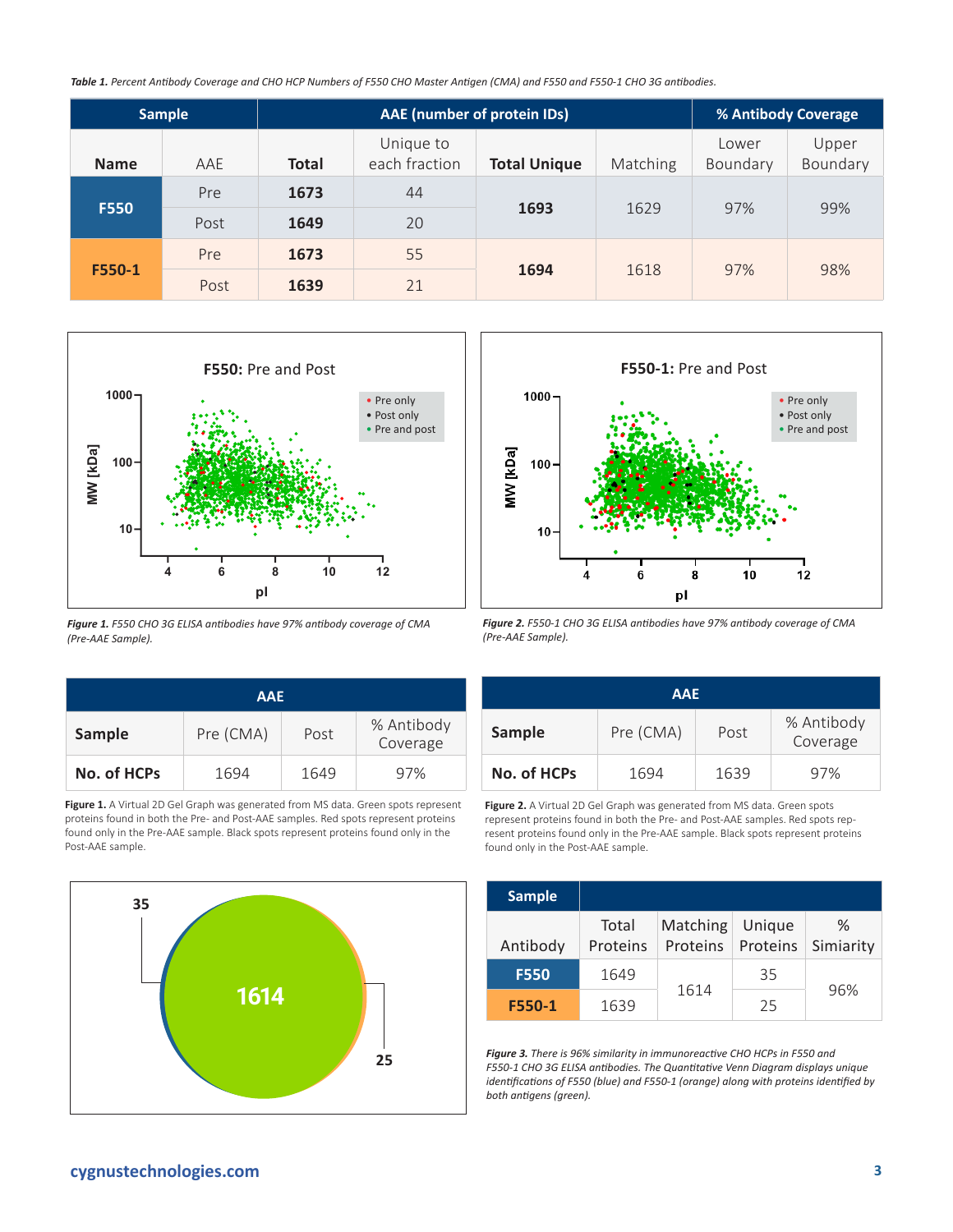Analysis of known immunogenic or enzymatically active PLBL-2, LPA2, LPL, and HTRA1 CHO HCPs using the Cygnus Technologies proprietary, curated CHO secretome database shows that polyclonal anti-CHO HCP antibodies used in F550 and F550-1 kits are both immunoreactive with these potentially detrimental CHO HCPs **(Table 2)**. Further analysis shows that the enrichment or detection of the same CHO HCPs in F550 and F550-1 kits by AAE-MS is equivalent **(Figure 4)**.

| Table 2. Both F550 and F550-1 CHO 3G ELISA antibodies detect potentially |
|--------------------------------------------------------------------------|
| problematic CHO HCPs PLBL-2, LPA2, LPL, and HTRA1.                       |

|                  | <b>CHO 3G Reactivity</b> |        |  |
|------------------|--------------------------|--------|--|
|                  | <b>F550</b>              | F550-1 |  |
| PLBL-2           |                          | γ      |  |
| LPA <sub>2</sub> |                          |        |  |
| LPL              |                          | v      |  |
| HTRA1            |                          |        |  |



*Figure 4. Fold enrichment of CHO HCPs Phospholipase B Like 2 (PLBL-2), Lysosomal Phospholipase A2 (LPA2), Lipoprotein Lipase (LPL), and Serine protease (HTRA1) in CMA by F550 and F550-1 CHO 3G ELISA antibodies.* 

## **Discussion**

Cygnus Technologies AAE is used for antibody coverage assessments. Western blotting (WB) is a poor choice for antibody coverage assessments, as denaturing HCPs by SDS-PAGE and embedding HCP antibody epitopes in PVDF membranes leads to low antibody coverage assessments. Because AAE has no limitations of the binding capacity of the antibodies with multiple extraction cycles in a non-denaturing environment, it is a better method than WB. AAE and 2D-PAGE with silver staining more accurately represents the sensitivity and selectivity of the polyclonal ELISA antibodies. HCPs also can be detected with fluorescent stained 2D-PAGE gels and 2D-DIGE but have limitations imposed by the emission of the fluorescent dyes. However, all SDS-PAGE-based methods of determining antibody coverage are limited due to the gel-to-gel run variability and the variability of fixing and rehydrating these gels back to the exact same size before processing.

During the development of Cygnus CHO HCP ELISA 3G assays, we have performed antibody coverage assessment by AAE with a 2D-PAGE silver stain method and established that polyclonal anti-CHO HCP antibodies from F550 and F550-1 kits were reactive with 72% and 86% of HCPs found in CHO CMA, respectively (data not shown, available upon request).

MS is a highly sensitive technique for the identification and quantification of HCPs that overcomes the limitations of gel-based methods. When combined with AAE, AAE-MS generates antibody coverage assessments to reveal the immunoreactivity of ELISA antibodies. AAE-MS coverage analysis showed that the anti-CHO HCP antibodies used in the F550 and F550-1 kits were immunoreactive with 97% and 97% of HCPs in the CMA, respectively. The slight discrepancy in percentage coverage between AAE with 2D-PAGE and AAE-MS methods can be attributed to two factors: first, coverage analysis is strongly dependent on the detection method used and MS is a more sensitive method as compared to 2D-PAGE silver stain; and second, the higher calculated percentage coverage could be attributed to MS identifying unique HCPs while the 2D-PAGE could be showing several variants of the same protein (such as glycosylated, phosphorylated, or truncated protein forms) as different spots, leading to overestimation of the total number of unique HCPs in the CMA.

AAE-MS analysis also showed that the similarity of CHO HCPs immunoreactive with both antibodies was very high (96%), thus demonstrating that these Cygnus HCP antibody generation methods deliver consistent results. Both antibodies were able to detect and enrich a subset of potentially problematic CHO HCPs, including PLBL-2, LPA2, LPL, and HTRA1 which were identified with the same MS2 spectra in both the F550 and F550-1 CHO 3G AAE samples.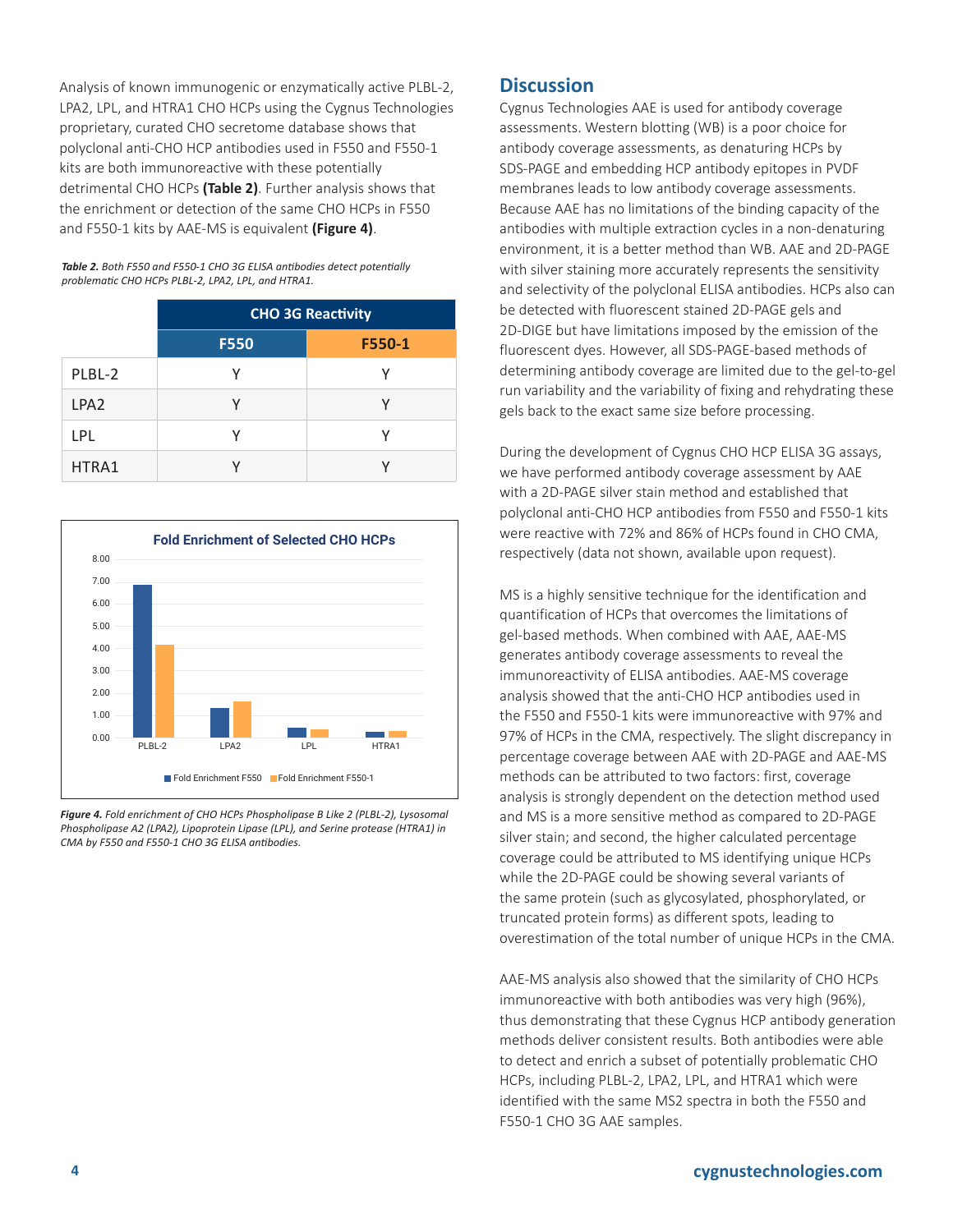## **Conclusion**

This coverage assessment of the polyclonal anti-CHO HCP antibodies from the depleted F550 and resupply F550-1 CHO HCP ELISA 3G assays should serve as the foundation for biopharmaceutical companies to revalidate the Cygnus Technologies CHO 3G ELISA for their in-house processes. These data combined with coverage analysis of relevant process HCPs, dilution linearity, accuracy, precision, and LLOQ data show that the resupply F550-1 CHO HCP ELISA 3G antibodies are broadly reactive and the performance of the ELISA is acceptable for the purpose of bioprocess monitoring and QC release testing.

Given the comprehensive characterization performed by Cygnus, our recommendation for customers is to perform correlation studies on in-house controls and on historical retains of downstream and final drug substance samples. If that correlation is satisfactory then that data together with the Cygnus coverage analysis will provide adequate evidence that the resupply F550-1 kit is fit for use. Subsequently, AAE-MS should not only be used for coverage analysis on upstream samples but, most importantly, on in-process and DS samples to show antibody coverage to those HCPs that persist through the purification process.

The insights gained from the AAE-MS studies of in-process and DS samples can be used for further assay qualification and downstream process validation. AAE and MS can be extremely helpful in investigations of problematic HCPs. For example, enrichment of a single HCP by the purification process might typically present as a loss of dilutional linearity. With MS, it is possible to test samples that have good linearity and compare with samples that have a loss of linearity to identify the enriched protein. MS also provides information such as pI and MW of HCPs, which can be provided to the process development engineers to target the problematic protein(s) for removal.

MS also can play an important role in HCP analytics from the IND application through post-marketing, when evaluating the impacts of a process change, risk assessment, and characterizing reagent changes. And although complete characterization of downstream HCPs is not part of the current regulatory guidelines, the value of this information to biopharmaceutical companies and the importance of understanding lot-to-lot consistency to better assure safety and efficacy are recognized as value added data by proactive manufacturers and regulators the world over.

*Note: This case study is a revision of the same case study originally published in January 2020.*